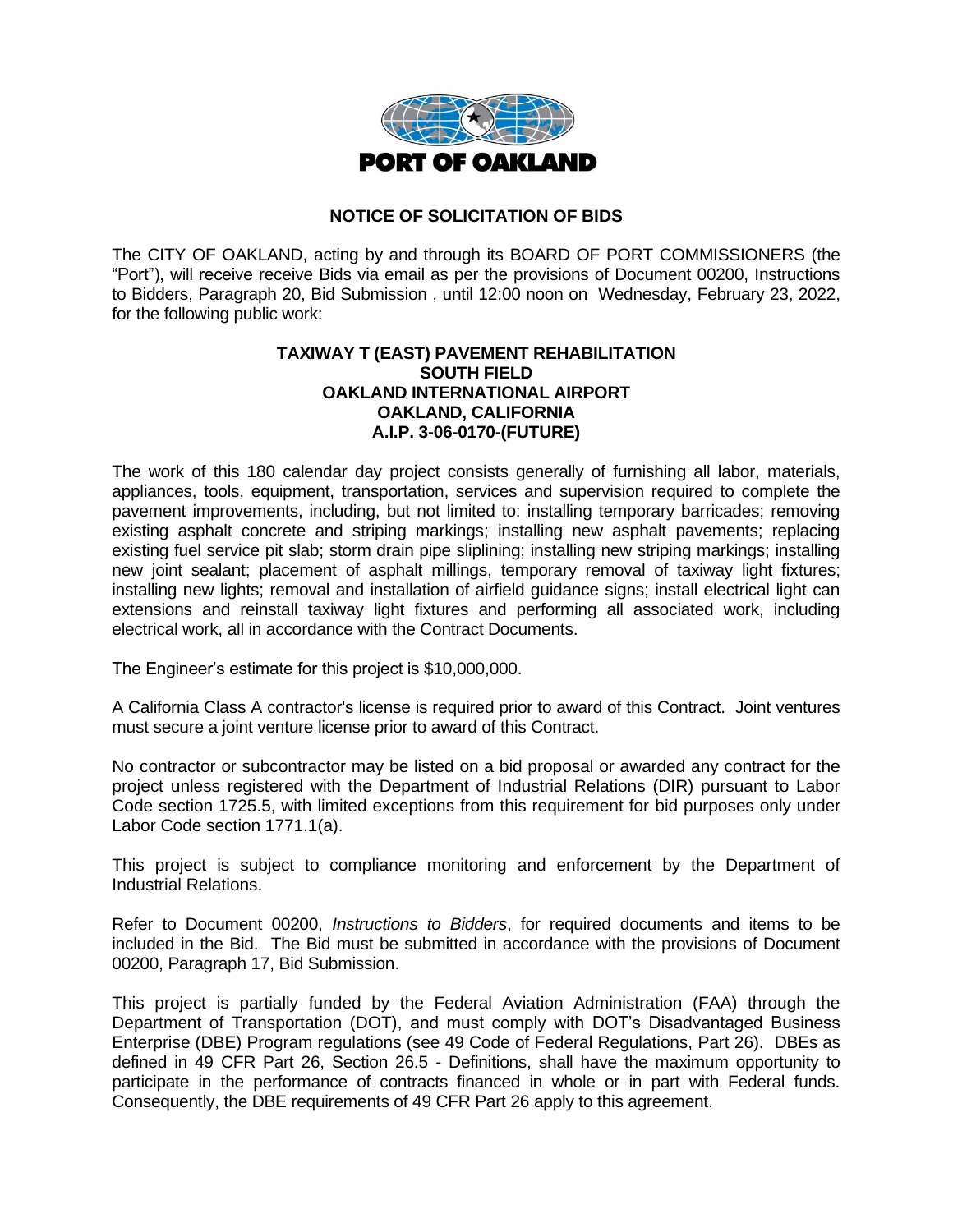The Port of Oakland is currently administering a race neutral DBE program and as such is not establishing contract-specific goals for projects. The Port has set an overall aspirational DBE goal of 8.01% for federal fiscal years 2016-2022. DBE participation on this project will contribute to this overall goal. The Port encourages all Bidders to take active race/gender neutral steps to include DBEs in this contract, including and not limited to: unbundling contract work, identifying subcontract work the prime contractor may self-perform, providing capital and bonding assistance, business development programs and providing other technical assistance as needed.

The Contractor will be required to submit quarterly DBE attainment reports to the Port, as the Port is required to report annual DBE attainment under its DBE Program Plan. In order for contractors to count toward DBE attainment, contractors and subcontractors must be certified as of the date of bid opening by an authorized California Unified Certification Program or [http://www.dot.ca.gov/hq/bep/business\\_forms.htm.](http://www.dot.ca.gov/hq/bep/business_forms.htm)

Questions regarding the DBE program may be directed to Donna Cason at **dcason**[@portoakland.com](mailto:dcason@portoakland.com) or by phone at (510) 627-1252.

The Port of Oakland's Non-Discrimination and Small/Local Business Utilization Policy, including preference points allocation for local business, does not apply to this project.

The proposed contract is under and subject to the Equal Employment Opportunity (EEO) Clause and the "Buy American" requirements contained in the contract documents in Document 00803, *Contract Provisions for Federally Funded Construction Projects*.

The proposed contract is subject to the Federal Affirmative Action Requirements and other Federal Equal Employment Opportunity Construction Contract Provisions contained in the contract documents in Document 00860, *Standard Federal Equal Employment Opportunity Requirements For Construction Contracts*.

Bidders shall refer to Document 00803, *Contract Provisions for Federally Funded Construction Projects*, for notice to prospective contractors and subcontractors regarding requirements for Certification of Non-Segregated Facility.

The Contractor and all subcontractors shall pay their employees in the performance of labor under this Contract salaries or wages at least equal to the general prevailing wage rates, as determined by the Secretary of Labor, United States Department of Labor, or by the Director of the Department of Industrial Relations of the State of California, whichever is higher, for the particular crafts, classifications or types of workers employed on the project, which are in effect at the time of advertising for bids, subject to compliance with the Port of Oakland Maritime and Aviation Project Labor Agreement (MAPLA).

The Port will permit the successful Bidder to substitute securities for retention monies withheld to ensure performance of the contract, as set forth in Document 00680, Escrow Agreement for Security Deposits in Lieu of Retention, in accordance with Section 22300 of the California Public Contract Code.

This project will be covered by the Port's Owner Controlled Insurance Program (OCIP). The OCIP will provide the General Liability, Worker's Compensation, Employer's Liability, and Contractor's Pollution Legal Liability insurance. The OCIP Administrator for the project will be Alliant Insurance Services ("Alliant"). The Contractor will be required to provide Builder's Risk Insurance, Automotive Liability Insurance for Contractor's vehicles and equipment, and other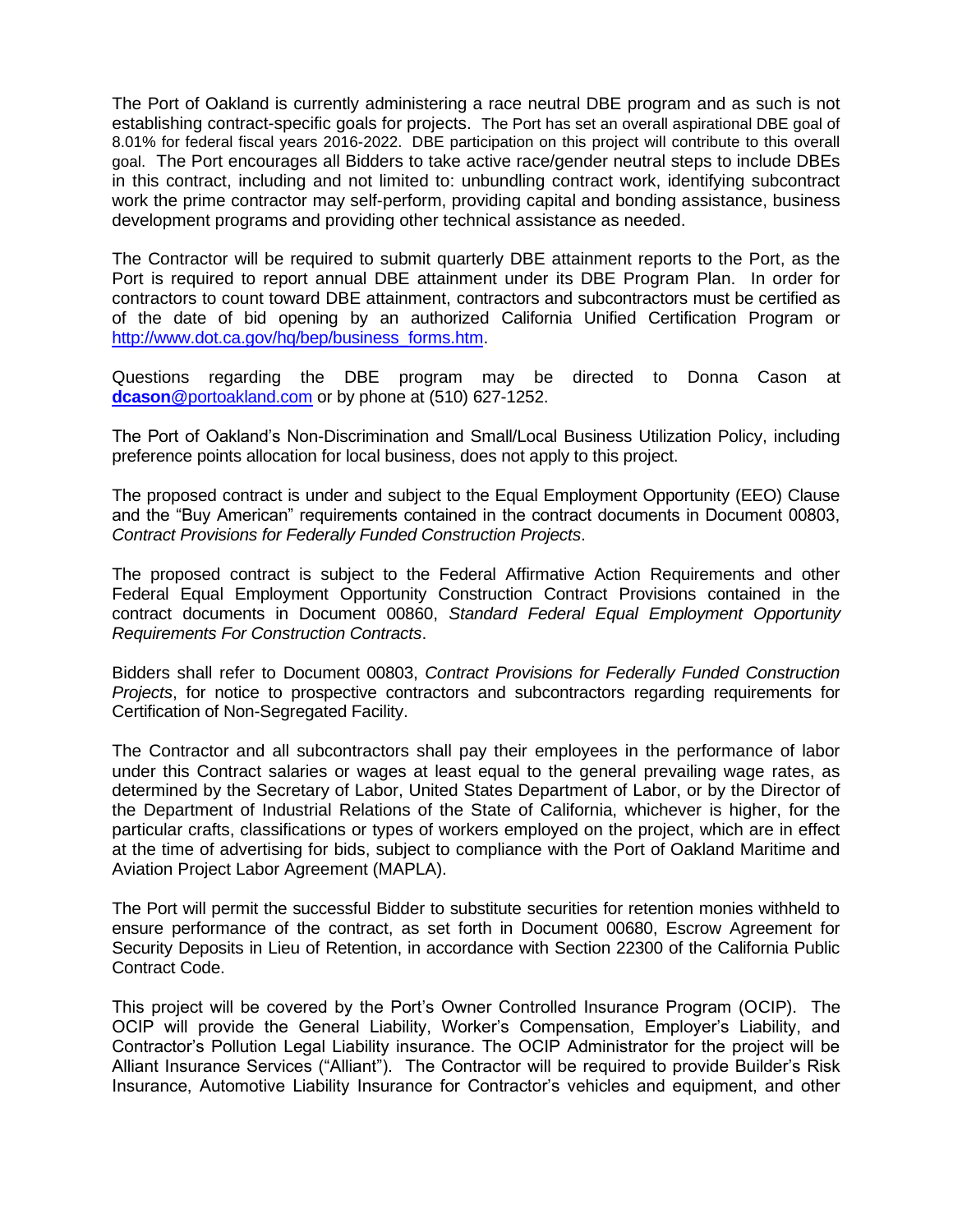coverages as more specifically described in Article 4, Bonds and Insurance, of Document 00700, *General Conditions*.

A Performance Bond and a Labor and Material Payment Bond are required for this contract.

The successful Bidder, whether union or non-union, must comply with the provisions of Document 00823, *Port of Oakland Maritime and Aviation Project Labor Agreement (MAPLA)*, and must execute Document 00630, *Letter of Assent*. Non-union Bidders and Bidder's subcontractors are not required to sign union agreements nor are their employees required to become union members to perform work on this project.

The Port will conduct a pre-bid meeting at 10:00 AM on Thursday, February 3, 2022. Due to the Governor's Shelter-in-Place order, the meeting will be conducted via Zoom videoconferencing. The Zoom meeting ID is 986 9090 0084. Bidders and other interested parties who wish to participate in the pre-bid meeting may do so by logging into the Zoom website at the following URL:

[https://portoakland.zoom.us/j/98690900084?pwd=V2szeFBQNEwwTjVRSDdOSThOOEdWUT09,](https://portoakland.zoom.us/j/98690900084?pwd=V2szeFBQNEwwTjVRSDdOSThOOEdWUT09) using the following passcode: 382789. Bidders and interested parties may also participate in the meeting via teleconference at 1 (669) 900-9128, using the meeting ID listed above. The Port strongly recommends that potential Bidders attend the pre-bid meeting. The meeting will address Disadvantaged Business Enterprise (DBE) participation, insurance requirements, bonds, Maritime and Aviation Project Labor Agreement, and any other special working conditions for this contract.

The Port will conduct a site tour for this project on Friday, February 4, 2022 starting at 11:00 A.M.. Bidders who wish to participate in the site tour must register with Vincent Chu at [vchu@portoakland.com](mailto:vchu@portoakland.com) no later than 11:00 A.M. on Wednesday, February 2, 2022, to confirm.

The tour will be conducted in a manner consistent with all State and County Health Orders issued in response to the COVID-19 pandemic, including, but not limited to, the following provisions:

- The number of attendees on site at any given time will be limited.
- The amount of time that attendees are allowed on site will be limited.
- The use of face coverings and gloves, and compliance with social distancing requirements, will be mandatory.

The Port will provide additional details on the site visit safety protocols to bidders who register for the tour.

**The Port will not take questions during the site tour**; any questions should be emailed to the Project Engineer following the tour. The Port will provide its responses to any such questions via the Log of Responses to Bidder Questions.

The work of this project is subject to the requirements of Document 00455, *Port of Oakland Construction and Demolition Debris Waste Reduction and Recycling Requirements*. Bidders must submit the Port of Oakland Waste Reduction and Recycling Plan Form (Attachment 2 to Document 00455) with the Bid.

Bidders may obtain the Bidding Documents (Plans and Project Manual) for this project on line at the Port of Oakland website at<http://www.portofoakland.com/Bids> on or after Monday, January 24, 2022. Detailed instructions on downloading the Bidding Documents are available at the following web address: [http://www.portofoakland.com/DownloadInstructions.](http://www.portofoakland.com/DownloadInstructions) Any Addenda modifying the Plans and Project Manual will be posted at the same location.